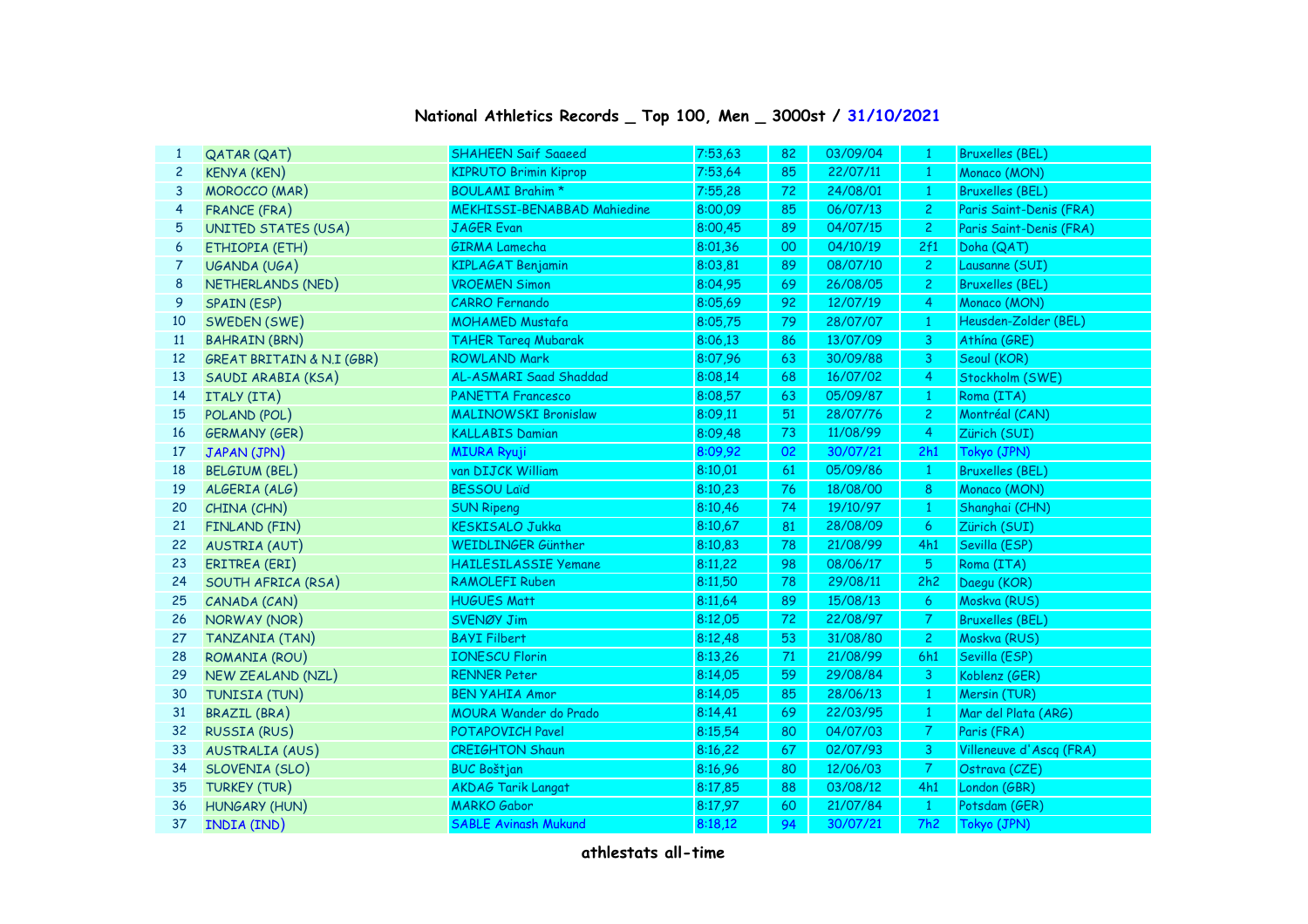| 38 | MOLDAVA (MDA)                | <b>LUCHIANOV Ion</b>         | 8:18,97 | 81 | 16/08/08 | 7h2            | Beijing (CHN)          |
|----|------------------------------|------------------------------|---------|----|----------|----------------|------------------------|
| 39 | PORTUGAL (POR)               | <b>SILVA Manuel</b>          | 8:19,82 | 78 | 27/07/04 | 12             | Stockholm (SWE)        |
| 40 | <b>DENMARK (DEN)</b>         | HESSELBJERG Ole              | 8:20,42 | 90 | 08/06/21 | $\overline{2}$ | Turku (FIN)            |
| 41 | <b>VENEZUELA (VEN)</b>       | PEÑA José                    | 8:20,87 | 87 | 01/09/13 | $\overline{7}$ | Berlin (GER)           |
| 42 | <b>BULGARIA (BUL)</b>        | <b>TSENOV Mitko</b>          | 8:20,87 | 93 | 12/06/14 | $\overline{4}$ | Huelva (ESP)           |
| 43 | <b>UKRAINE (UKR)</b>         | POPELYAYEV Andrey            | 8:21,75 | 63 | 19/07/84 | $\mathbf{1}$   | Moskva (RUS)           |
| 44 | <b>DJIBOUTI (DJI)</b>        | <b>ISMAIL Mohamed</b>        | 8:22,17 | 97 | 12/06/21 | $\mathbf{2}$   | Nice (FRA)             |
| 45 | LITHUANIA (LTU)              | <b>DUDIN Vladimir</b>        | 8:22,2  | 41 | 19/08/69 | $\mathbf{1}$   | Kyiv (UKR)             |
| 46 | SWITZERLAND (SUI)            | <b>BELZ Christian</b>        | 8:22,24 | 74 | 04/06/01 | 5              | Hengelo (NED)          |
| 47 | IRAN (IRI)                   | <b>KEYHANI Hossein</b>       | 8:22,79 | 90 | 27/08/18 | $\mathbf{1}$   | Jakarta (INA)          |
| 48 | URUGUAY (URU)                | <b>VERA Ricardo</b>          | 8:23,02 | 62 | 28/06/92 | $\overline{3}$ | Hengelo (NED)          |
| 49 | CZECH REPUBLIC (CZE)         | <b>MORAVCIK Dusan</b>        | 8:23,8  | 48 | 17/09/72 | $1\,$          | Praha (CZE)            |
| 50 | CYPRUS (CYP)                 | <b>FILIPPOU Filippos</b>     | 8:24,01 | 56 | 15/09/83 | $\overline{4}$ | Dar-el-Beida (ALG)     |
| 51 | GREECE (GRE)                 | <b>FILIPPOU Filippos</b>     | 8:24,01 | 56 | 15/09/83 | 4              | Dar-el-Beida (ALG)     |
| 52 | IRELAND (IRL)                | QUINN Brendan                | 8:24,09 | 60 | 30/08/85 | 6              | <b>Bruxelles (BEL)</b> |
| 53 | <b>KAZAKHSTAN (KAZ)</b>      | <b>KOSINOV Artem</b>         | 8:24,13 | 86 | 11/06/12 | $\overline{5}$ | Moskva (RUS)           |
| 54 | ISRAEL (ISR)                 | MAGGIDI Itai                 | 8:24,14 | 81 | 04/07/08 | $\mathbf{1}$   | Metz (FRA)             |
| 55 | <b>BELARUS (BLR)</b>         | <b>VOROBEY Aleksandr</b>     | 8:25,2  | 57 | 06/07/80 | $\overline{2}$ | Moskva (RUS)           |
| 56 | ZAMBIA (ZAM)                 | <b>SIAMUSIYE Godfrey</b>     | 8:25,49 | 72 | 16/07/95 | $\overline{c}$ | Birmingham (GBR)       |
| 57 | ARGENTINA (ARG)              | <b>CASCABELO Marcello</b>    | 8:25,63 | 64 | 04/06/89 | $\overline{3}$ | <b>Beograd (SRB)</b>   |
| 58 | COLOMBIA (COL)               | san MARTIN Carlos Andres     | 8:25,66 | 93 | 29/06/21 | $\overline{4}$ | Castellón (ESP)        |
| 59 | <b>MEXICO (MEX)</b>          | MIRANDA José Salvador        | 8:25,69 | 71 | 08/07/00 | 5              | Barakaldo (ESP)        |
| 60 | CUBA (CUB)                   | SÁNCHEZ José Alberto         | 8:26,16 | 86 | 19/06/09 | $\mathbf{1}$   | La Habana (CUB)        |
| 61 | UZBEKISTAN (UZB)             | <b>DIMOV Anatoliy</b>        | 8:27,51 | 56 | 19/06/83 |                | Moskva (RUS)           |
| 62 | <b>ARMENIA (ARM)</b>         | <b>MIKOYAN Artashes</b>      | 8:27,88 | 50 | 29/05/76 | 3              | München (GER)          |
| 63 | PUERTO RICO (PUR)            | <b>GREAUX Alexander</b>      | 8:27,91 | 77 | 10/07/04 | 2 <sup>1</sup> | Barakaldo (ESP)        |
| 64 | <b>GEORGIA (GEO)</b>         | <b>SKRIPKA Sergey</b>        | 8:28,0  | 50 | 11/06/77 |                | Moskva (RUS)           |
| 65 | <b>ESTONIA (EST)</b>         | <b>KIVISTIK Kaur</b>         | 8:28,55 | 91 | 03/09/19 | $\overline{6}$ | Zagreb (CRO)           |
| 66 | PERU (PER)                   | <b>BAZÁN Mario</b>           | 8:28,67 | 87 | 16/08/09 | 8h1            | Berlin (GER)           |
| 67 | SERBIA (SRB)                 | <b>MAKSIMOVIC Vule</b>       | 8:28,80 | 65 | 04/09/89 | $\overline{c}$ | <b>Budapest (HUN)</b>  |
| 68 | EGYPTE (EGY)                 | <b>SALIM Salim Mohammed</b>  | 8:28,87 | 93 | 17/07/19 | $\mathbf{3}$   | Barcelona (ESP)        |
| 69 | CHILE (CHI)                  | <b>ULLOA Emilio</b>          | 8:28,99 | 54 | 08/08/84 | <b>8s2</b>     | Los Angeles (USA)      |
| 70 | BOSNIA-HERZEGOVINA (BIH)     | <b>KACAR Bilko</b>           | 8:31,0  | 56 | 29/08/81 | $\mathbf{1}$   | Årdal (NOR)            |
| 71 | SUDAN (SUD)                  | <b>TARGAN Yousif Abdalla</b> | 8:31,20 | 96 | 01/06/16 | 8              | Montbéliard (FRA)      |
| 72 | LATVIA (LAT)                 | <b>DEKSNIS Gatis</b>         | 8:31,35 | 64 | 04/09/88 | 5              | Moskva (RUS)           |
| 73 | <b>SLOVAK REPUBLIC (SVK)</b> | <b>SLOVAK Milan</b>          | 8:32,7  | 56 | 06/08/78 | $\mathbf{1}$   | Banská Bystrica (SVK)  |
| 74 | SYRIA (SYR)                  | HABIB Moustapha Salah        | 8:34,66 | 69 | 19/10/91 | 3              | Kuala Lumpur (MAS)     |
| 75 | CHINESE TAIPEI (TPE)         | <b>WU Wen-chien</b>          | 8:34,76 | 77 | 09/10/02 | 4              | <b>Busan (KOR)</b>     |
| 76 | PHILIPPINES (PHI)            | <b>BEGEO Hector</b>          | 8:35,09 | 64 | 28/09/88 | 12s1           | Seoul (KOR)            |
| 77 | KUWEIT (KUW)                 | <b>AL-RASHIDY Omar</b>       | 8:35,62 | 84 | 29/05/08 | $\overline{2}$ | El-Djezaïr (ALG)       |